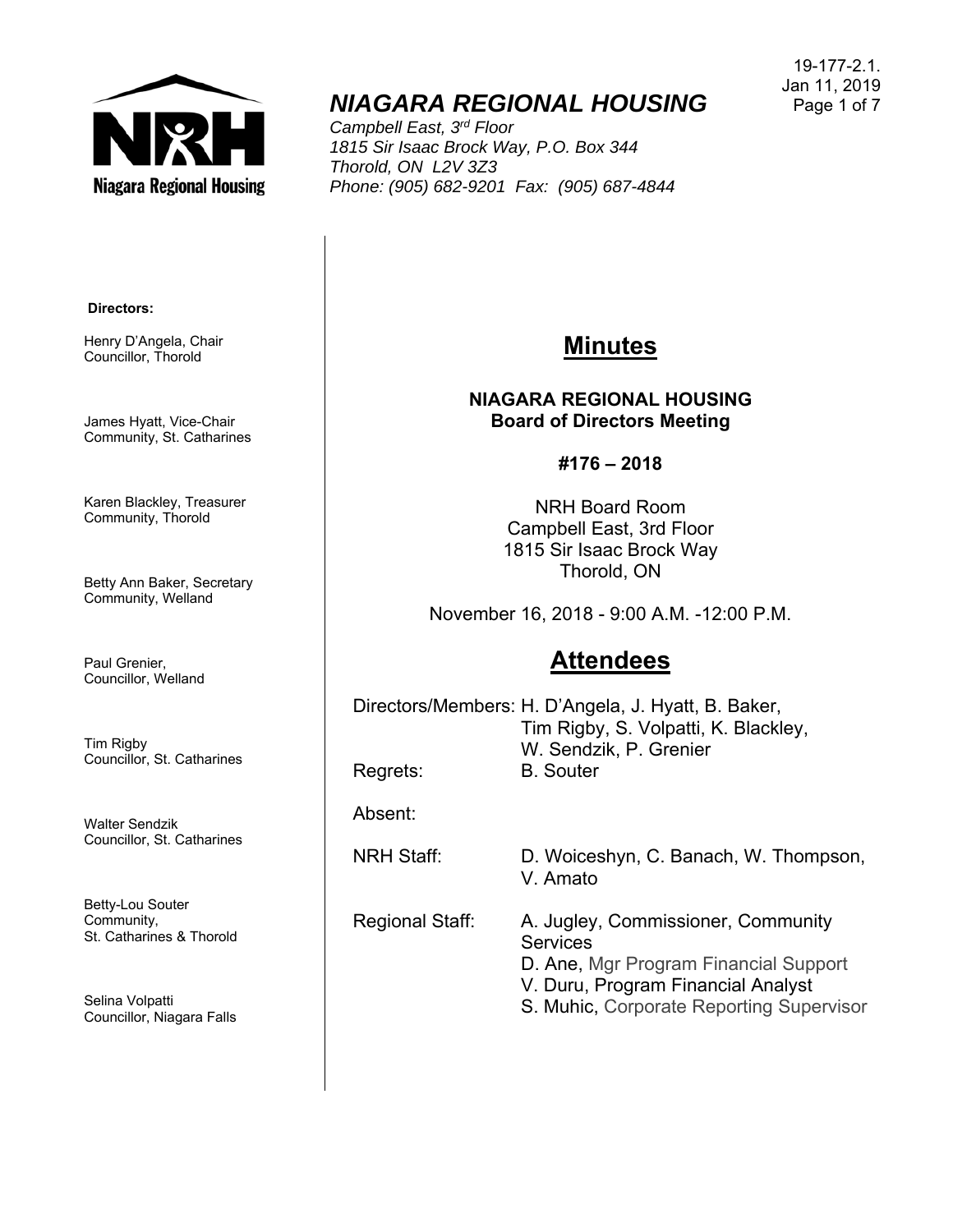A quorum being present, the meeting was called to order at 9:08 A.M.

#### **1. Adoption of Agenda/Declaration of Conflict**

*Moved by P. Grenier Seconded by J. Hyatt*

#### *That the agenda be ADOPTED.*

*CARRIED* 

K. Blackley declared a potential conflict of interest with Closed Session item 10.4 but could not be certain without further information.

### **2. Approval of Minutes**

2.1. Minutes of the September 21, 2018 Meeting

 *Moved by T. Rigby Seconded by K. Blackley*

*That the minutes of the September 21, 2018 meeting be ADOPTED.* 

 *CARRIED* 

- 2.2. Business Arising
	- 2.2.1. Carlton Street Development Update #18 October 25, 2018 18-176-2.2.1.
	- 2.2.2. Budget Snapshot of Carlton St. New Development as of Nov. 2, 2018  $-18-176-2.2.2$

*Moved by W. Sendzik Seconded by B. Baker* 

*That the NRH Board of Directors RECEIVE 18-176-2.2.1., Carlton Street Development Update #18 and 18-176-2.2.2. Budget Snapshot of Carlton St. New Development as of Nov. 2, 2018, for information.* 

*CARRIED* 

- **3.** Presentation not scheduled
- **4.** Reports
	- 4.1. Proposed 2019 NRH Board Meeting Schedule 18-176-4.1.

*Moved by T. Rigby Seconded by W. Sendzik*

**That Niagara Regional Housing Board of Directors ADOPT the Proposed 2019 NRH Board Meeting Schedule as presented in 18-176-4.1.**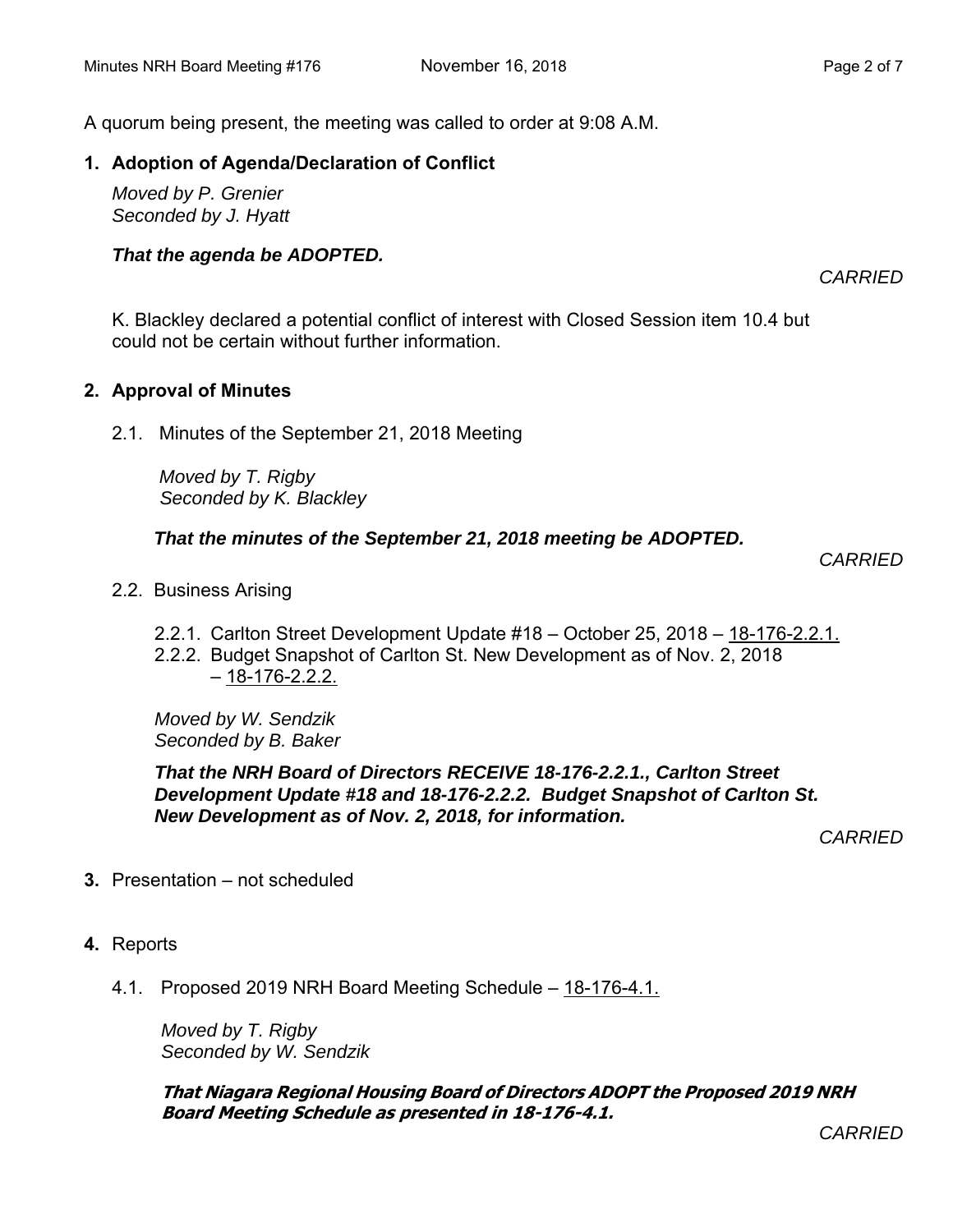4.2. NRH 3rd Quarter Report July 1 to September 30, 2018 – Report 18-176-4.2.

*Moved by J. Hyatt Seconded by K. Blackley* 

*That Niagara Regional Housing Quarterly Report July 1 to September 30, 2018 be APPROVED and FORWARDED to the Public Health and Social Services Committee and subsequently to Regional and Municipal Councils for information.* 

*CARRIED* 

4.3. Updates to By-Law #3-Records Retention Schedule – Report 18-176-4.3.

*Moved by K. Blackley Seconded by B. Baker* 

*That the Niagara Regional Housing Board of Directors APPROVE updated By-Law #3, a by-law to provide for the classification, retention and destruction of records of the corporation.* 

*CARRIED* 

4.4. Reappointment of Directors/Members 2019 – Report 18-176-4.4.

*Moved by W. Sendzik Seconded by T. Rigby* 

*That the NRH Board of Directors RECOMMEND to Council for APPROVAL, the REAPPOINTMENT of James Hyatt, Betty Ann Baker and Karen Blackley, for another year, until March 30, 2020.* 

*CARRIED* 

**5.** New Business

There was no new business

- 6. Chief Executive Officers Report
	- 6.1. Financial Statements as at September 30, 2018 18-176-6.1.

*Moved by P. Grenier Seconded by J. Hyatt*

*That the NRH Board of Directors APPROVE the Financial Statements as at September 30, 2018.*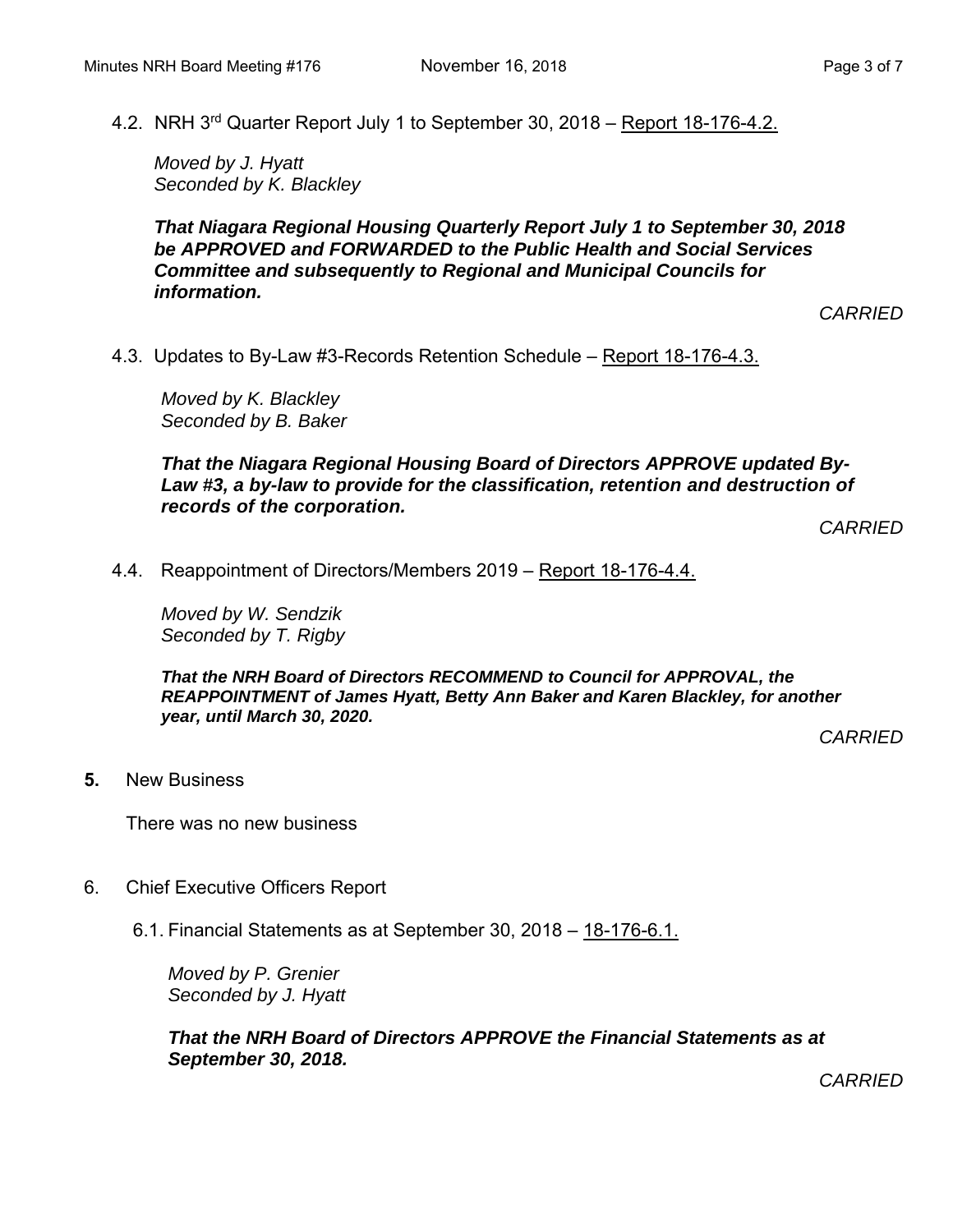Victoria introduced Dan Ane, Manager, Program Financial Support & Stephanie Muhic, currently Corporate Reporting Supervisor. Dan will take over for Victoria during the interim, until Stephanie replaces Victoria in January.

Housing provider projections were off, as Provincial indices were not received until after the 2018 budget was submitted.

Additionally, NRH may not receive Provincial funding in 2019 as originally expected, due to changes at the Provincial level.

Directors were advised that NRH is holding a forum next week for National Housing Day, encouraging Providers with a proven track record, to develop/build.

B. Baker requested Board (in addition to ONPHA and CHF) support to correct a flaw in the Provinces Retrofit program. Requirements are appropriate for new builds as opposed to retrofits, making funding extremely difficult to access.

Information Request: Provide Multi-Residential tax index; staff will forward to S. Volpatti

Action by: V. Duru

#### 7. Committee/Advisory Meeting Minutes

7.1. Provider Advisory Committee Meeting Report

B. Baker reported that there was an overwhelming response to the call for Housing Provider volunteers to sit on this Committee. They want to be part of the process for change and participate in HHAP.

*Moved by B. Baker Seconded by K. Blackley* 

*That the NRH Board of Directors RECEIVE the verbal report on the Provider Advisory Committee; and, That the Terms of Reference for the Committee be UPDATED and brought to the next meeting for Board approval.* 

CARRIED

### 8. For Information

8.1. NRH 2017 Annual Report

*Moved by W. Sendzik Seconded by T. Rigby* 

*That the NRH Board of Directors RECEIVE the NRH 2017 Annual Report.*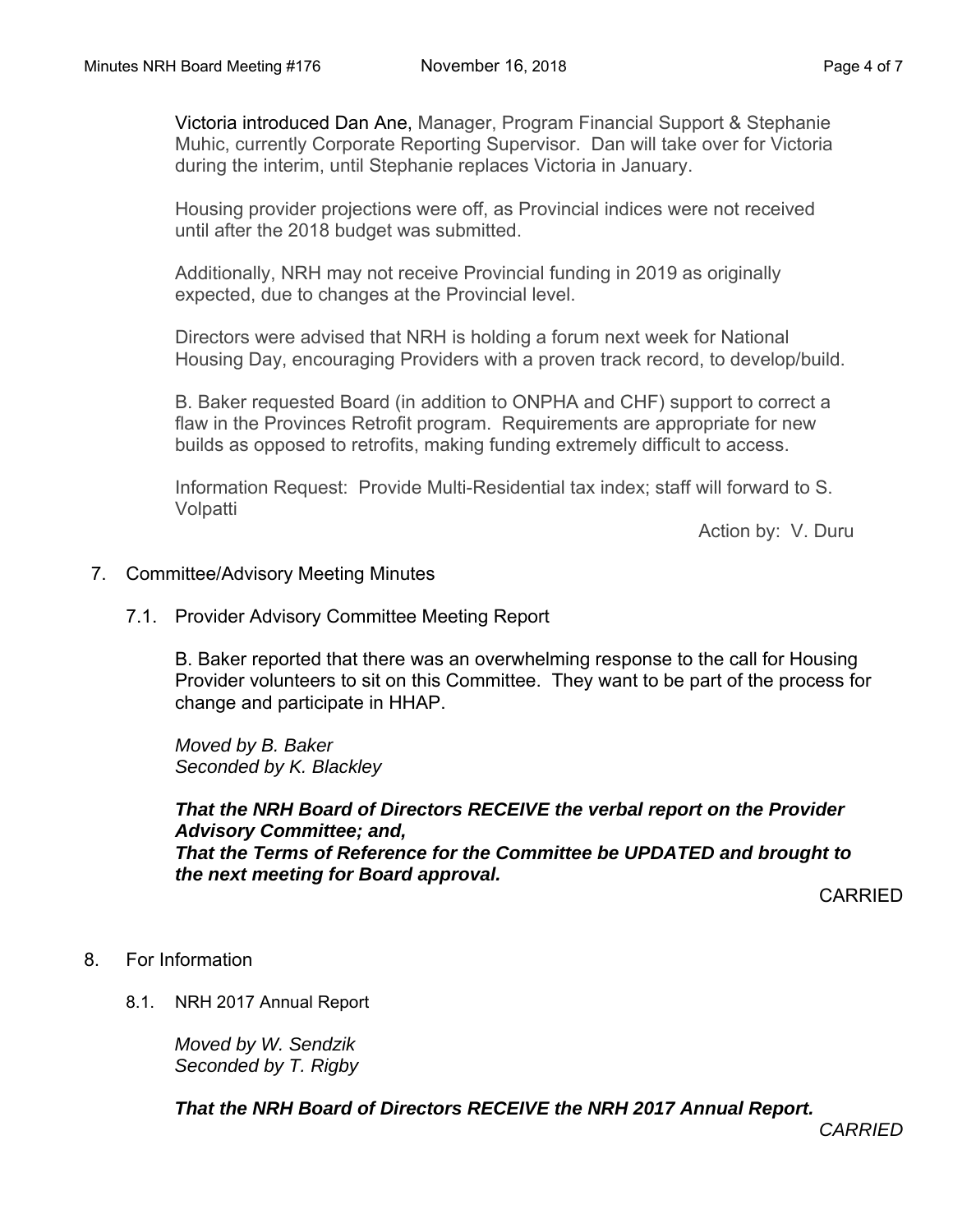8.2. NRH letter to Roach Avenue Neighbours, November 2, 2018

*Moved by P. Grenier Seconded by J. Hyatt* 

#### *That the NRH Board of Directors RECEIVE the NRH letter to Roach Avenue Neighbours dated November 2, 2018.*

*CARRIED*

9. Other Business

There was no other business.

10. Closed Session – 9:51 A.M.

With the exception the CEO, Manager Housing Operations and the Executive Assistant all staff left the meeting.

*Moved by W. Sendzik Seconded by P. Grenier* 

#### *That the NRH Board of Directors MOVE INTO closed session to receive information of a confidential nature regarding litigation or potential litigation, including matters before administrative tribunals, affecting the municipality or local board – Stamford Kiwanis and Carlton St. updates and proposed or pending acquisition or disposition of land by the municipality or local board – Land and Property Acquisitions.*

*CARRIED* 

- 10.1. Stamford Kiwanis Update
- 10.2. Carlton Street Legal Update
- 10.3. Land Acquisition
- 10.4. Land and Property Acquisition

K. Blackley declared a conflict of interest as she is related to one of the owners; she immediately left the room.

 10.a. 10:10 A.M.  *Moved by B. Baker Seconded by P. Grenier* 

*That the NRH Board of Directors RISE with report.*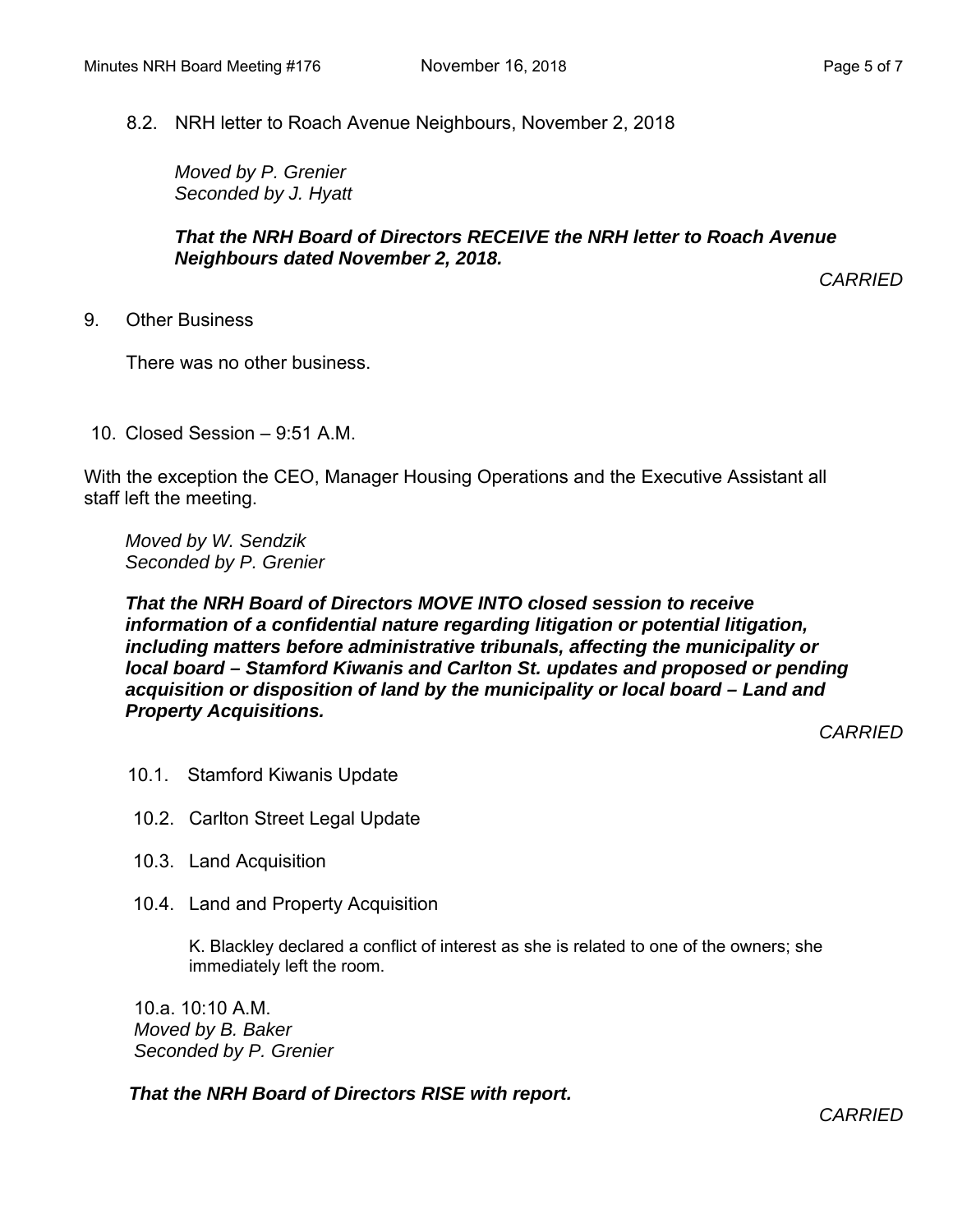*Moved by T. Rigby Seconded by P. Grenier* 

*That the NRH Board of Directors RECEIVE the verbal reports regarding Carlton St. Legal & Stamford Kiwanis Issues, for information.* 

*That reports IC 18-176-10.3. regarding Land Acquisition and IC 18-176-10.4. regarding Acquisition of Land and Property, be received and the recommendations contained therein be APPROVED.* 

*CARRIED*

K. Blackley returned to the meeting.

11. Social Infrastructure Fund (SIF) – NRH Acquisition (2019 Capital Budget)

*Moved by T. Rigby Seconded by P. Grenier* 

- *1. That the Niagara Regional Housing Board of Directors AUTHORIZES an increase to the 2019 Capital Budget of \$1,101,260 to be funded from Social Infrastructure Funds (SIF Yr-3) \$825,945 (75%)/Reserves \$275,319 (25%).*
- *2. That the Niagara Regional Housing Board of Directors REFERS the Capital Project for acquisition of apartment building and land identified in Closed Session Report IC 18-176-10.4 as part of the 2019 budget process.*
- *3. That the Niagara Regional Housing Board of Directors AUTHORIZES the CEO to negotiate the terms and conditions and execute an agreement of purchase and sale on behalf of NRH subject to 2019 capital budget approval by Council.*

*CARRIED* 

12. Next Meeting(s)

Friday, January 11, 2018 at 9:00 A.M. General & Regular Meetings **Election of Directors and Officers**  NRH Board Room Campbell East, 3rd floor 1815 Sir Isaac Brock Way Thorold, ON